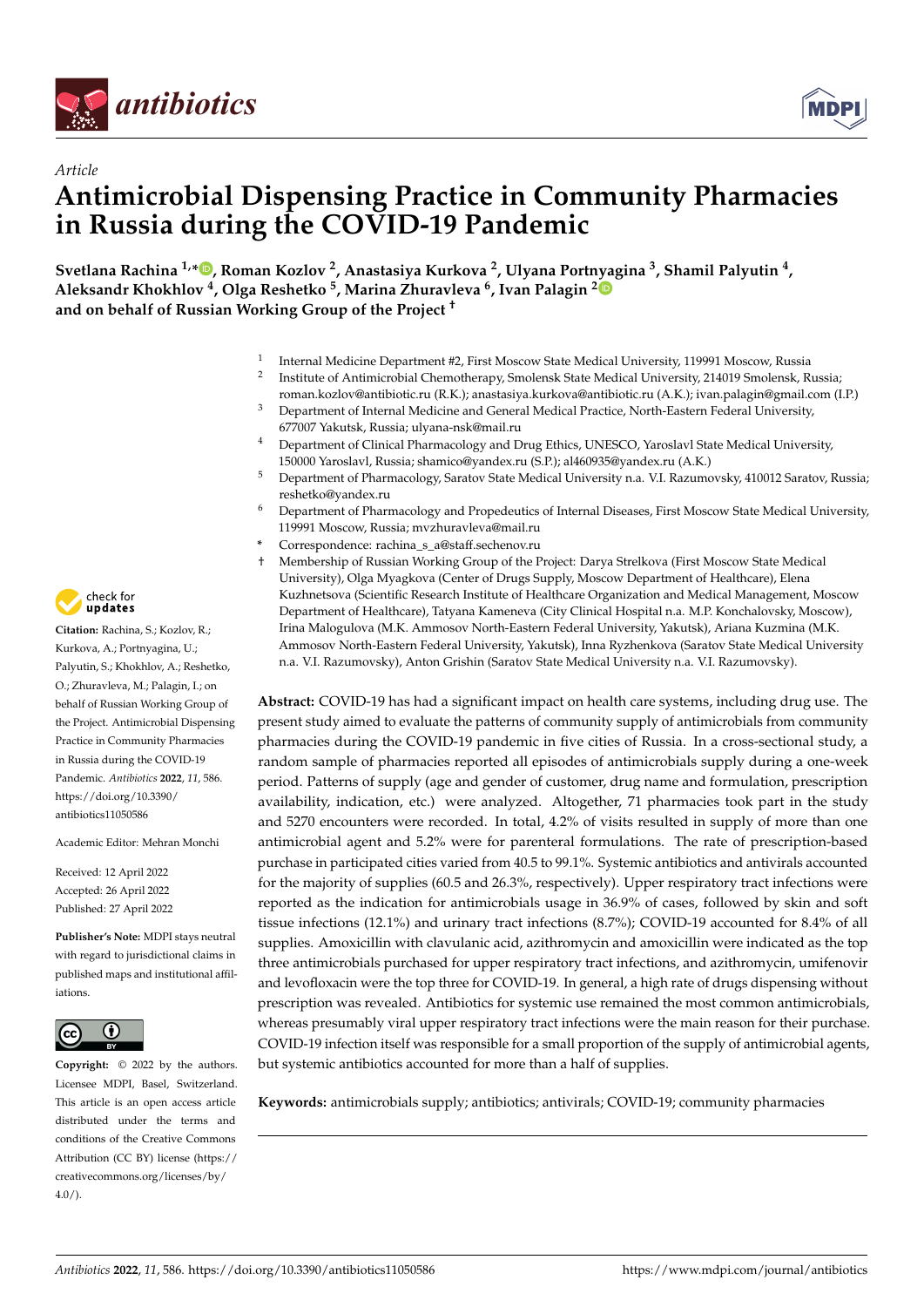# **1. Introduction**

Since the beginning of the COVID-19 pandemic, community pharmacists have had an enhanced role in supporting health care systems overloaded by the management of seriously ill patients [\[1](#page-11-0)[–3\]](#page-11-1). Sick people may have primarily visited pharmacies when seeking professional advice on the management of respiratory symptoms or any other medical condition.

As COVID-19 is a viral infection, a significant increase in sales of antivirals (AV) could have been expected. Nevertheless, the frequent usage of antibiotics (AB) in patients with SARS-CoV-2 infection has been reported across the world [\[4–](#page-11-2)[6\]](#page-11-3). There are several possible reasons for this. Firstly, some AB (e.g., azithromycin) have been proposed as a part of the treatment algorithms for novel coronavirus infection at the very beginning of the pandemic [\[7\]](#page-11-4). Secondly, the perception that COVID-19 is associated with secondary bacterial complications led to the increased demand for AB [\[8,](#page-11-5)[9\]](#page-11-6). Finally, it is well known that both health care professionals and the general public still have the bad habit of using AB to treat the symptoms of presumably viral infections, such as the common cold, despite its ineffectiveness [\[10,](#page-11-7)[11\]](#page-11-8).

This study was undertaken to determine the patterns of community supply of antimicrobials (AM) from community pharmacies during the COVID-19 pandemic in several cities of Russia. Being a part of a larger collaborative project involving members of the WHO Europe Antimicrobial Medicines Consumption Network in non-EU countries of Eastern Europe and Central Asia ("Antimicrobials supplied in community pharmacies in Eastern Europe and Central Asia following the COVID-19 pandemic"), the current study used a common protocol developed by the WHO Regional Office for Europe.

### **2. Methods and Material**

This cross-sectional study involved manual data collection from community pharmacies in five cities in various parts of Russia (Moscow, Saratov, Smolensk, Yakutsk and Yaroslavl).

The study was based on methods described in WHO's "How to investigate drug use in health facilities" that have been widely used by WHO in country profile work and published studies. Sampling methodology was adapted from the World Health Organization & Health Action International 2008 document "Measuring medicine prices, availability, affordability and price components" [\[12](#page-11-9)[,13\]](#page-11-10).

Due to the population difference, a minimum of 25 pharmacies in Moscow and a minimum of 10 pharmacies in 4 other cities were sought to enable comparisons of patterns of antimicrobial dispensing in different settings.

Pharmacies were chosen by random sampling. If the selected pharmacy declined to participate in the study, another pharmacy was chosen until the required number of pharmacies was recruited. Informed consent was obtained for each participating pharmacy and each pharmacist involved in the study. Every participating pharmacy was allocated a code number known only to the investigators managing the study at the country level. Only the code number (i.e., pharmacy number) was recorded in the data collection form.

A group of pharmacists from participating pharmacies were asked to report all episodes of supply of AM to customers during a one-week period. A minimum of 25 encounters were sought from each participating pharmacy. The provided information included the date of supply, age and gender of the patient/client/customer, the sold AM including its name and formulation (oral, injectable, rectal, etc.). The pharmacists were asked to record whether the request/supply was prescription-based or not. Additionally, they had to report the reason for the supply (presenting symptoms, presumptive or confirmatory diagnosis) in order to allow the analysis of COVID-related or other common infections supplies.

AM were classified according to ATC classification: antibacterials for systemic use (J01), antivirals for systemic use (J05), antimycotics for systemic use (J02), antifungals for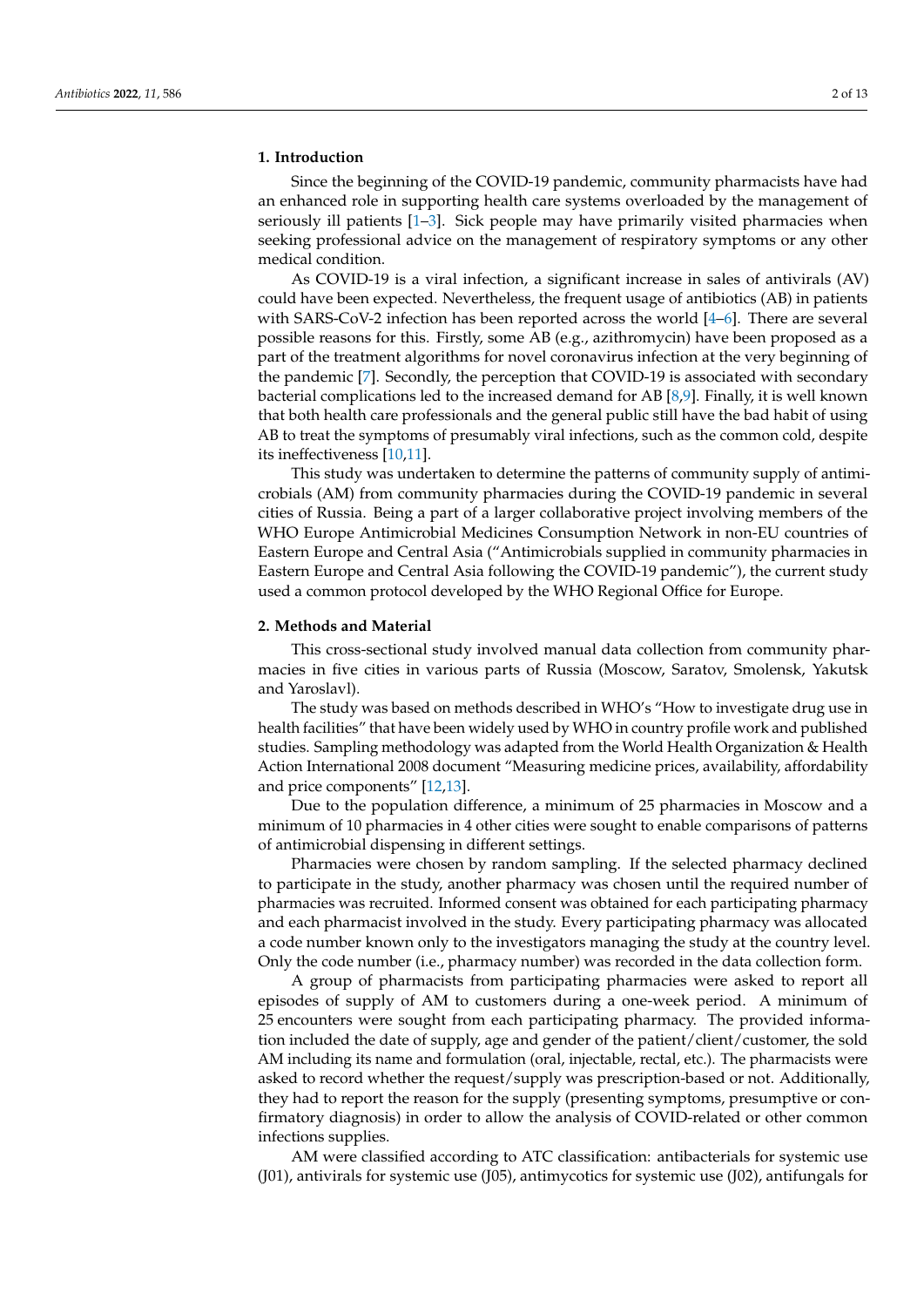dermatological use (D01), antidiarrheals, intestinal antiinflammatory/antiinfective agents (A07) and antiprotozoals (P01).

The relative use of AM from "Access", "Watch" and "Reserve" groups according to the WHO (AWaRe) classification was evaluated. The 2019 AWaRe list encompasses medicines from the ATC group J01 and several additional agents, namely neomycin (ATC code A07AA01), streptomycin (A07AA04), polymyxin B (A07AA05), kanamycin (A07AA08), vancomycin (A07AA09), colistin (A07AA10), rifamixin (A07AA11), rifampicin (J04AB02), rifamycin (J04AB03), rifabutin (J04AB04) and metronidazole (P01AB01) [\[14\]](#page-11-11). AM are assigned to three categories according to the impact of different AB and AB classes on antimicrobial resistance [\[15\]](#page-11-12). The "Watch" group includes agents with higher resistance potential, while the "Reserve" agents are suggested as the last-resort AB to treat confirmed or suspected infections caused by multidrug-resistant organisms. The WHO has proposed a country-level target of at least 60% of "Access" group AB out of total AB consumption. In the absence of indication-linked information on AB use, the WHO AWaRe classification allows a more detailed analysis of aggregated data and opportunities for stewardship activities [\[15\]](#page-11-12).

For the purposes of calculation, each case of pharmaceutical supply is counted here as one prescription, regardless of dosage or duration. Using indication data reported by the pharmacists, the patterns of AM supply for Upper respiratory tract infections (URTI) and COVID-19 were further analyzed. Data were sought from a minimum of 1000 encounters where an AM was supplied. A study coordinator was appointed in each city in order to control the proper collection of data and data entry from all the participating pharmacies in that city. All the data were collected between October 2020 and January 2021. Data were aggregated and presented at the national level and the regional level; the sub-analysis was carried out taking into account the sector of pharmacies (private/public).

The protocol of the study was approved by the WHO Human Research Ethics Committee ( $N = ERC.0003457$ ) and by the Independent Ethics Committee of Smolensk State Medical University of the Ministry of Health of the Russian Federation (Protocols #228 and #229). Data were analyzed my means of descriptive statistics and were expressed as numbers and percentages.

# **3. Results**

#### *3.1. Description of Pharmacies*

Altogether, 71 pharmacies took part in the study. Most regional pharmacies were part of private pharmacy chains, while all participating pharmacies in Moscow were stateowned public facilities (Table [1\)](#page-2-0). Only one pharmacy in Smolensk was classified as a rural pharmacy.

|           | Number of  |                  | <b>Sector</b>          |        | Urban/               | Number of         |  |
|-----------|------------|------------------|------------------------|--------|----------------------|-------------------|--|
| Location  | Pharmacies | Private<br>Chain | Private<br>Independent | Public | <b>Rural Setting</b> | <b>Encounters</b> |  |
| Moscow    | 26         | 0                | 0                      | 26     | 26/0                 | 1210              |  |
| Saratov   | 13         | 13               | $\theta$               | 0      | 13/0                 | 2150              |  |
| Yaroslavl | 12         | 10               |                        |        | 12/0                 | 790               |  |
| Smolensk  | 10         | q                |                        | 0      | 9/1                  | 625               |  |
| Yakutsk   | 10         | 5                | ◠                      | 3      | 10/0                 | 496               |  |
| Total     | 71         | 37               | 4                      | 30     | 70/1                 | 5270              |  |

<span id="page-2-0"></span>**Table 1.** Main characteristics of community pharmacies.

Information was available for 5270 community pharmacy encounters with one or more AM supplied. There were 1210 encounters reported in Moscow and between 496 and 2150 in the four regions.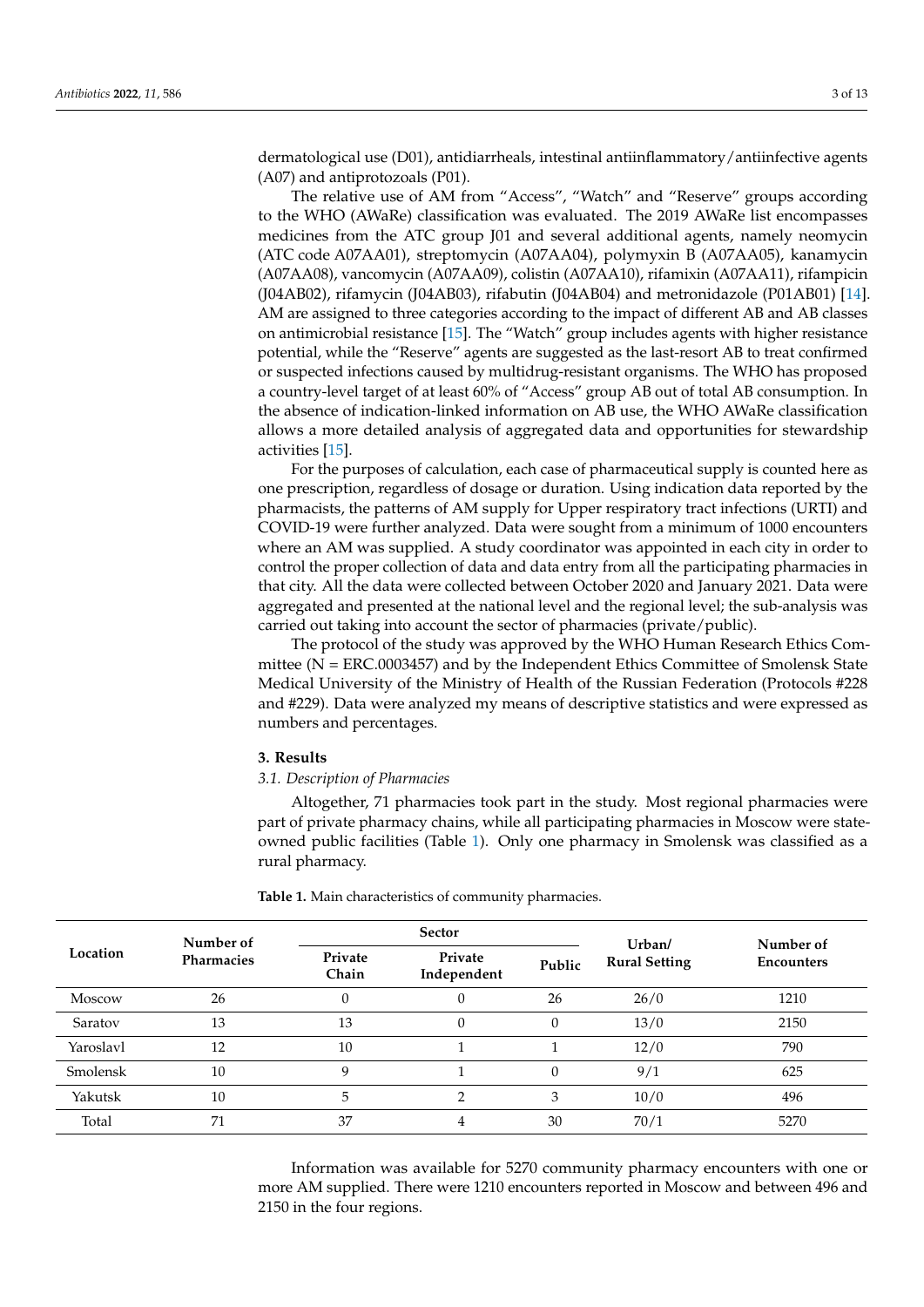# *3.2. Description of Encounters*

The age distribution of the customers is shown in Table [2.](#page-3-0) Out of the 5270 encounters, 60.2% were with female customers, ranging from 57 to 62% depending on the city. Almost half (49.5%) of the customers were aged 36–60 years. Less than 5% encounters related to children and adolescents of 18 years or younger. The proportion of elderly customers (aged > 60 years) varied in regions from 5 to 25.1%.

|                      | <b>Moscow</b> | <b>Saratov</b> | Yaroslavl | Smolensk | Yakutsk | <b>Total</b> |
|----------------------|---------------|----------------|-----------|----------|---------|--------------|
| Number of encounters | 1210          | 2149           | 790       | 625      | 497     | 5270         |
| Female, %            | 57.0          | 61.0           | 62.0      | 61.0     | 61.0    | 60.2         |
| Age distribution     |               |                |           |          |         |              |
| $<$ 5 years, %       | 2.0           | $\theta$       | 2.0       | 2.0      | 1.0     | 1.1          |
| 5-12 years, %        | 2.2           | 0.3            | 2.4       | 3.5      | 3.2     | 1.7          |
| 13-18 years, %       | 1.2           | 0.7            | 1.6       | 2.1      | 2.6     | 1.3          |
| 19-35 years, %       | 24.0          | 28             | 28        | 32.0     | 39.0    | 28.5         |
| 36-60 years, %       | 56.6          | 46.2           | 53.9      | 42.6     | 48.6    | 49.5         |
| $>60$ years, %       | 13.7          | 25.1           | 12.5      | 18.2     | 5.0     | 17.9         |

<span id="page-3-0"></span>**Table 2.** Gender and age distribution of AM encounters in community pharmacies.

There were 5514 AM supplied (Table [3\)](#page-3-1). In total, 4.2% of visits resulted in supply of more than one AM agent. Across all ATC codes, 5.2% of supplies were for parenteral formulations. Overall, only 0.4% of encounters resulted in the supply of both oral and parenteral AM agents. The highest rates of supply of parenteral formulations were seen in Smolensk (10.9%).

<span id="page-3-1"></span>**Table 3.** Description of AM encounters in community pharmacies.

|                                                 | Moscow | Saratov | Yaroslavl | Smolensk | Yakutsk | Total |
|-------------------------------------------------|--------|---------|-----------|----------|---------|-------|
| Number of AM supplied                           | 1253   | 2199    | 856       | 668      | 538     | 5514  |
| % of encounters with >1 AM supplied             | 3.0    | 2.3     | 7.3       | 6.2      | 7.5     | 4.2   |
| % of encounters with parenteral AM              | 7.1    | 3.7     | 2.5       | 10.9     | 2.5     | 5.2   |
| % of encounters with oral and parenteral AM     | 0.5    | 0.1     |           | 1.9      | 0.2     | 0.4   |
| % of encounters with reported reason for AM use | 100    | 99.9    | 100       | 100      | 100     | 99.9  |
| % of encounters with prescription               | 99.1   | 60.0    | 76.2      | 68.4     | 40.5    | 70.5  |
| % of encounters with emergency use *            | 0.7    |         | 2.1       | 0.1      | 5.6     | 1.0   |
| % of encounters with other reasons to use **    | 0.2    | 40.0    | 21.7      | 31.3     | 53.9    | 30.5  |

Comments: \* Emergency supply is defined by law, e.g., in case of emergency needs during the time doctors' consultation is not available; \*\* upon request, an oral recommendation from a doctor and/or pharmacist, for prophylaxis or self-medication.

Overall, 70.5% of encounters involved presentation of a prescription (61.8, 70.1 and 94.5% in private chain, private independent and public pharmacies, respectively). The rate of prescription-based purchase was the lowest in Yakutsk (40.5%) and the highest in Moscow (99.1%). Pharmacists reported the reason for AM use for almost all encounters.

## *3.3. Description of AM Supplied*

The most commonly supplied groups of AM belonged to the systemic AB and AV agents, comprising 60.5 and 26.3% of all purchases with available ATC codes, respectively (Table [4\)](#page-4-0). AB for systemic use were the most commonly used in all cities but their proportion varied from 49.6 to 81.1%. The highest rate of supply of AV was recorded in Yaroslavl (38.4%), the lowest was in Moscow (11.9%). Antifungal agents were supplied in 7.2% of encounters in Saratov.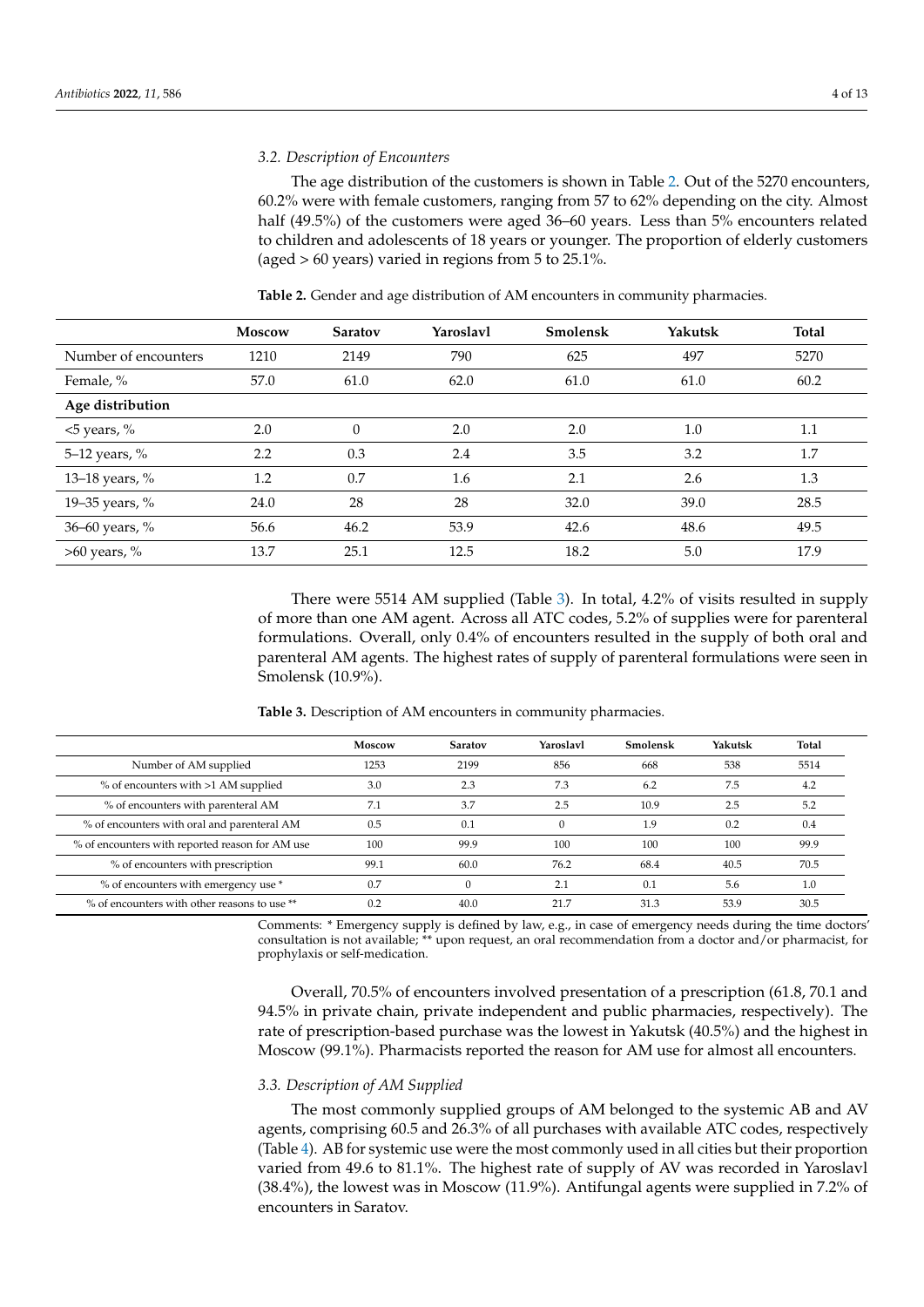| Group of AM (ATC Code)                                                        | Moscow | <b>Saratov</b> | Yaroslavl | <b>Smolensk</b> | Yakutsk | <b>Total</b> |
|-------------------------------------------------------------------------------|--------|----------------|-----------|-----------------|---------|--------------|
| Antibacterials for systemic use (J01), %                                      | 81.1   | 49.6           | 56.1      | 59.6            | 54.6    | 60.5         |
| Antivirals for systemic use (J05), %                                          | 11.9   | 27.4           | 38.4      | 32.8            | 32.5    | 26.3         |
| Antimycotics for systemic use (J02), %                                        | 2.9    | 8.8            | 4.1       | 3.6             | 7.1     | 5.8          |
| Antifungals for derma-tological use (D01), %                                  | 0.6    | 7.2            | 0.7       | 2.0             | 1.8     | 3.3          |
| Antidiarrheals, intestinal<br>antiinflammatory/anti-infective agents (A07), % | 1.0    | 4.3            | 0.1       | 1.3             | 1.6     | 2.2          |
| Antiprotozoals (P01), %                                                       | 2.5    | 2.7            | 0.6       | 0.7             | 2.4     | 2.0          |
| Total number *                                                                | 1247   | 1754           | 713       | 612             | 507     | 4833         |

<span id="page-4-0"></span>**Table 4.** Groups of AM agents supplied in community pharmacies.

Comments: \* Supply of AM agents with available ATC codes is presented.

Among AB, macrolides were the most supplied group (14.9%), followed by combinations of penicillins with beta-lactamase inhibitors (such as amoxicillin with clavulanic acid), fluoroquinolones and third-generation cephalosporins, which accounted for 12.3, 11.4 and 7.2% of total supplies, respectively. There were variations in the supply of different classes of AB in children and adults revealed (data shown in the Supplementary Table S1). For instance, macrolides and penicillins were used more often in children. Moreover, the proportion of fluoroquinolones increased with age and reached 12.7% of the total supply in patients over 35 years old.

The list of AM agents supplied in this study included 86 different drugs; the top 10 in each region are shown in Table [5.](#page-4-1) The most commonly supplied agents varied across the cities. In Moscow, 8 of the top 10 supplied agents were J01 AB, whereas in Saratov only 4 of the top 10 agents were AB. Only amoxicillin with clavulanic acid and azithromycin were included in the top 10 agents in all five cities of the study. The AV umifenovir was included in the top 10 agents in four cities, but not in Saratov. The contribution of the top 10 AM to the total supplies accounted for 52.5% (ranging from 45.6 to 78% in regions).

### *3.4. Indication for AM Agents Supplied*

Indication for purchase was recorded in 5501 cases. Overall, the URTI were the most common indication for AM usage in 36.9% of cases (Table [6\)](#page-5-0). Flu/influenza was the reported indication in 6.4 to 11% of encounters varying between cities. COVID-19 related reasons for AM agents supply were reported in 8.4% of cases (16.9% of encounters in Yaroslavl). The frequency of other indications of AM supplies, such as skin and soft tissue infections and gastrointestinal infections, varied significantly. Reporting of other not-specified indications was as high as 16.1%.

|                                              | % of Total AM Supplied (Rank by Volume) |                |           |                 |         |              |  |  |
|----------------------------------------------|-----------------------------------------|----------------|-----------|-----------------|---------|--------------|--|--|
| <b>AM Name</b>                               | Moscow                                  | <b>Saratov</b> | Yaroslavl | <b>Smolensk</b> | Yakutsk | <b>Total</b> |  |  |
| Amoxicillin + clavulanic acid (AB)           | 18.7(1)                                 | 7.9(1)         | 6.9(5)    | 5.7(6)          | 12.6(2) | 10.4(1)      |  |  |
| Azithromycin (AB)                            | 16.6(2)                                 | 3.3(8)         | 14.4(1)   | 12.1(1)         | 7.2(5)  | 9.5(2)       |  |  |
| Umifenovir (AV)                              | 3.0(9)                                  |                | 8.3(4)    | 7.8(3)          | 21.9(1) | 5.5(3)       |  |  |
| Pentanedioic acid imidazolyl ethanamide (AV) |                                         | 4.2(4)         | 13.2(2)   | 10.3(2)         |         | 5.3(4)       |  |  |
| Fluconazole (AM)                             |                                         | 5.9(3)         | 3.3(9)    |                 | 6.7(6)  | 4.6(5)       |  |  |
| Amoxicillin (AB)                             | 3.3(7)                                  |                | 6.5(6)    |                 | 8.5(4)  | 4.1(6)       |  |  |

<span id="page-4-1"></span>**Table 5.** Top 10 AM agents supplied in community pharmacies.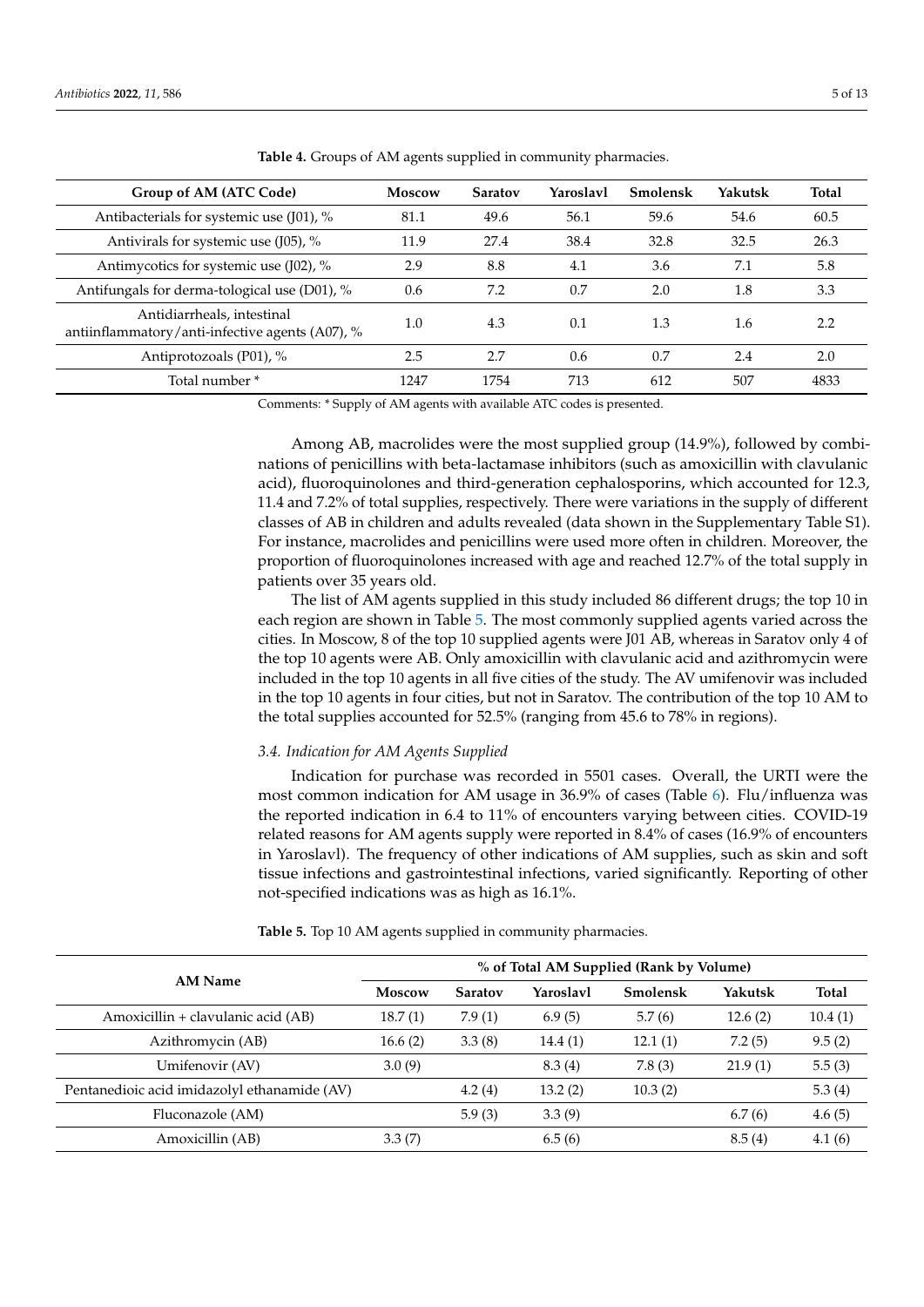|                                       | % of Total AM Supplied (Rank by Volume) |                |           |                 |         |         |  |  |
|---------------------------------------|-----------------------------------------|----------------|-----------|-----------------|---------|---------|--|--|
| <b>AM Name</b>                        | Moscow                                  | <b>Saratov</b> | Yaroslavl | <b>Smolensk</b> | Yakutsk | Total   |  |  |
| Levofloxacin (AB)                     | 8.9(3)                                  |                | 5.4(7)    | 6.6(5)          | 2.8(8)  | 3.9(7)  |  |  |
| Ciprofloxacin (AB)                    | 6.0(5)                                  |                | 3.0(10)   | 3.6(10)         | 8.7(3)  | 3.4(8)  |  |  |
| Cefixime (AB)                         | 3.2(8)                                  | 3.8(6)         |           |                 |         | 3.0(9)  |  |  |
| Ceftriaxone (AB)                      | 6.2(4)                                  |                |           | 7.3(4)          |         | 2.8(10) |  |  |
| Clarithromycin (AB)                   | 3.4(6)                                  |                |           |                 |         |         |  |  |
| Fluconazole + doxycycline $(AM + AB)$ | 2.9(10)                                 |                |           |                 |         |         |  |  |
| Acyclovir (AV)                        |                                         | 7.0(2)         |           | 3.7(9)          | 2.2(10) |         |  |  |
| Interferon alfa-2b (AV)               |                                         | 4.2(5)         | 11.3(3)   |                 |         |         |  |  |
| Tilorone (AV)                         |                                         | 3.4(7)         | 4.9(8)    |                 |         |         |  |  |
| Metronidazole (AP)                    |                                         | 3.1(9)         |           | 5.4(7)          |         |         |  |  |
| Rimantadine (AV)                      |                                         | 2.8(10)        |           | 4.0(8)          | 5.0(7)  |         |  |  |
| Tetracycline (AB)                     |                                         |                |           |                 | 2.4(9)  |         |  |  |

**Table 5.** *Cont.*

Comments: AB—antibiotic, AV—antiviral agent, AM—antimycotic, AP—antiprotozoal agent.

<span id="page-5-0"></span>**Table 6.** Recorded indications for AM supplied in community pharmacies, %.

| Indication                         | <b>Moscow</b> | <b>Saratov</b> | Yaroslavl | Smolensk | Yakutsk  | <b>Total</b> |
|------------------------------------|---------------|----------------|-----------|----------|----------|--------------|
| Upper respiratory tract infections | 46.4          | 30.3           | 41.8      | 35.3     | 34.9     | 36.9         |
| Skin and soft tissue infections    | 5.7           | 20.4           | 6.2       | 8.4      | 1.3      | 12.1         |
| Urinary tract infections           | 11.0          | 9.2            | 6.0       | 6.1      | 8.4      | 8.7          |
| COVID-19                           | 6.2           | 4.6            | 16.9      | 12.3     | 10.4     | 8.4          |
| Flu/influenza                      | 8.9           | 6.4            | 10.5      | 8.1      | 11.0     | 8.3          |
| Gastrointestinal infections        | 4.7           | 8.5            | 0.8       | 2.4      | 2.4      | 5.1          |
| Eye infection                      | 1.4           | 6.2            | 2.6       | 3.1      | 4.4      | 4.0          |
| Hospital treatment related         | 0.2           | 0.8            | $\Omega$  | 1.2      | $\theta$ | 0.5          |
| Other indications                  | 15.5          | 13.4           | 15.2      | 23.0     | 21.6     | 16.1         |

# *3.5. AM Agents Supplied for URTI*

The top 10 AM agents supplied to treat URTI are shown in Table [7.](#page-6-0) Among all encounters AB accounted up to 72% of supplies. Systemic AB such as amoxicillin plus clavulanic acid and azithromycin were the most commonly used drugs for URTI. The leading AV—pentanedioic acid imidazolyl ethanamide, umifenovir and interferon alfa-2b together represented 15.7% of supplies. In general, private sector community pharmacies were distinguished by a higher proportion of AV and lower frequency of AB supplies.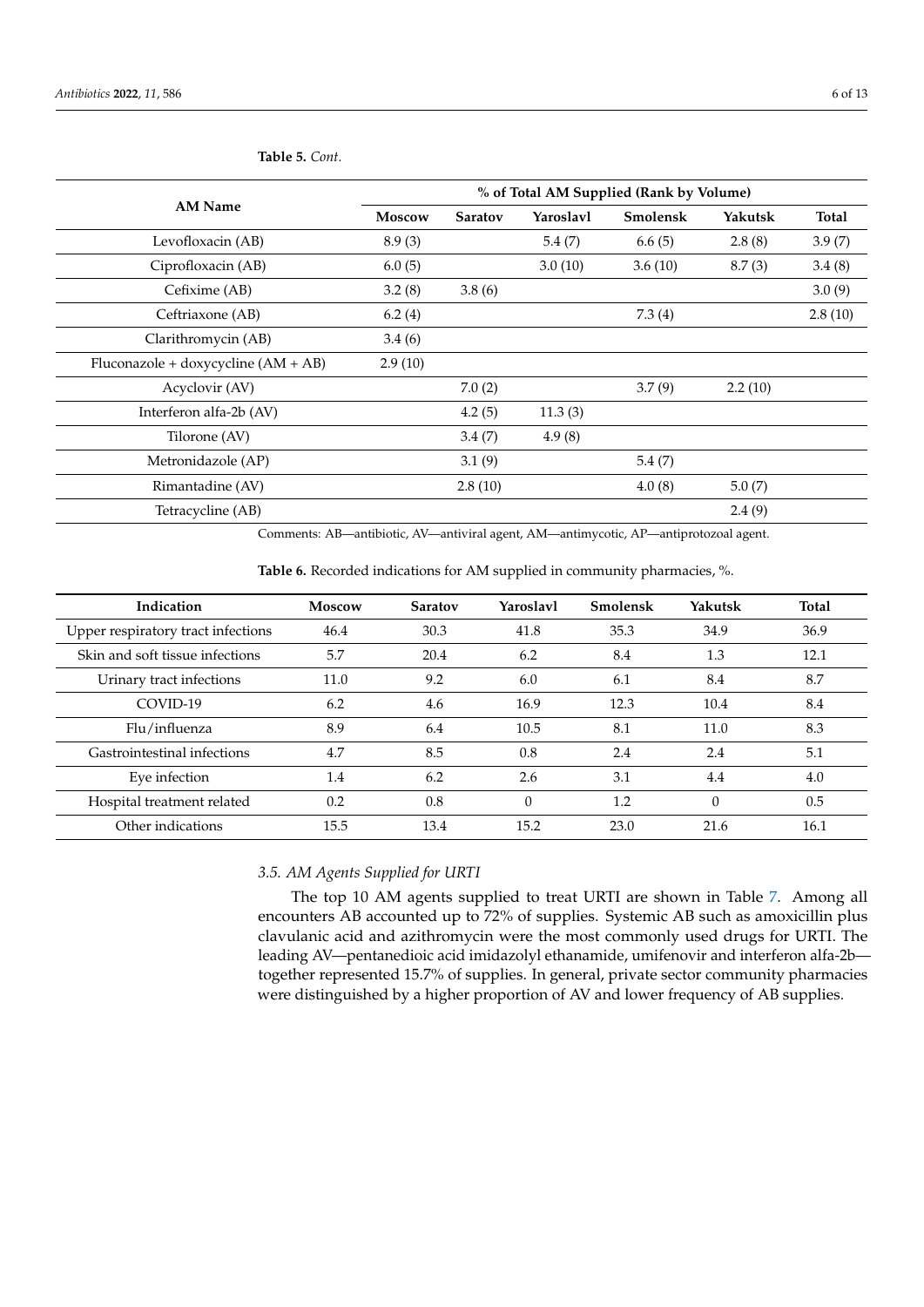|                                              | % of Total AM Supplied (Rank by Volume) |                       |              |  |  |  |
|----------------------------------------------|-----------------------------------------|-----------------------|--------------|--|--|--|
| AM Agent                                     | <b>Public Sector</b>                    | <b>Private Sector</b> | <b>Total</b> |  |  |  |
| Amoxicillin + clavulanic acid (AB)           | 26.3(1)                                 | 14.4(1)               | 18.0(1)      |  |  |  |
| Azithromycin (AB)                            | 26.0(2)                                 | 12.9(2)               | 16.9(2)      |  |  |  |
| Amoxicillin (AB)                             | 5.0(5)                                  | 7.7(4)                | 6.9(3)       |  |  |  |
| Pentanedioic acid imidazolyl ethanamide (AV) |                                         | 9.6(3)                | 6.7(4)       |  |  |  |
| Cefixime (AB)                                | 4.2(7)                                  | 7.0(5)                | 6.2(5)       |  |  |  |
| Levofloxacin (AB)                            | 11.2(3)                                 | 3.6(9)                | 5.9(6)       |  |  |  |
| Umifenovir (AV)                              | 1.5(10)                                 | 6.7(6)                | 5.1(7)       |  |  |  |
| Ceftriaxone (AB)                             | 8.1(4)                                  | 3.3(10)               | 4.8(8)       |  |  |  |
| Interferon alfa-2b (AV)                      |                                         | 5.5(7)                | 3.9(9)       |  |  |  |
| Ciprofloxacin (AB)                           | 4.5(6)                                  |                       | 3.4(10)      |  |  |  |
| Doxycycline (AB)                             | 2.6(8)                                  |                       |              |  |  |  |
| Josamycine (AB)                              | 1.6(9)                                  |                       |              |  |  |  |
| Tilorone (AV)                                |                                         | 4.0(8)                |              |  |  |  |

<span id="page-6-0"></span>**Table 7.** Top 10 AM agents supplied for URTI in community pharmacies.

Comments: AB—antibiotic, AV—antiviral agent.

# *3.6. AM Agents Supply for COVID-19*

There were 462 cases of supply of AM agents that were linked to symptoms or a diagnosis of COVID-19. The most supplied agents varied in public and private sector (Table [8\)](#page-6-1). AB, namely levofloxacin, ceftriaxone and azithromycin, were indicated as the top 3 AM used for the treatment of SARS CoV-2 infection in public in community pharmacies. The private sector was characterized by a higher proportion of AV, especially umifenovir, accounting for 16.1% of the total supplies.

<span id="page-6-1"></span>**Table 8.** Top 10 AM supplied for the treatment of COVID-19 in community pharmacies.

|                                              | % of Total AM Supplied (Rank by Volume) |                       |         |  |  |
|----------------------------------------------|-----------------------------------------|-----------------------|---------|--|--|
| AM Agent                                     | <b>Public Sector</b>                    | <b>Private Sector</b> | Total   |  |  |
| Azithromycin (AB)                            | 13.4(3)                                 | 20.5(1)               | 19.3(1) |  |  |
| Umifenovir (AV)                              | 6.1(6)                                  | 16.1(2)               | 14.3(2) |  |  |
| Levofloxacin (AB)                            | 23.2(1)                                 | 10.0(3)               | 12.3(3) |  |  |
| Amoxicillin + clavulanic acid (AB)           | 11.0(4)                                 | 9.7(4)                | 10.0(4) |  |  |
| Ceftriaxone (AB)                             | 20.7(2)                                 | 4.2(8)                | 7.1(5)  |  |  |
| Interferon alfa-2b (AV)                      |                                         | 7.4(5)                | 6.3(6)  |  |  |
| Pentanedioic acid imidazolyl ethanamide (AV) |                                         | 6.8(6)                | 5.6(7)  |  |  |
| Favipiravir (AV)                             | 4.9(8)                                  | 3.4(9)                | 3.7(8)  |  |  |
| Amoxicillin (AB)                             |                                         | 4.2(7)                | 3.5(9)  |  |  |
| Oseltamivir (AV)                             | 4.9(9)                                  | 2.9(10)               | 3.2(10) |  |  |
| Clarithromycin (AB)                          | 6.1(5)                                  |                       |         |  |  |
| Hydroxychloroquine (AP)                      | 4.9(7)                                  |                       |         |  |  |
| Famciclovir (AV)                             | 2.4(10)                                 |                       |         |  |  |

Comments: AB—antibiotic, AV—antiviral agent, AP—antiprotozoal agent.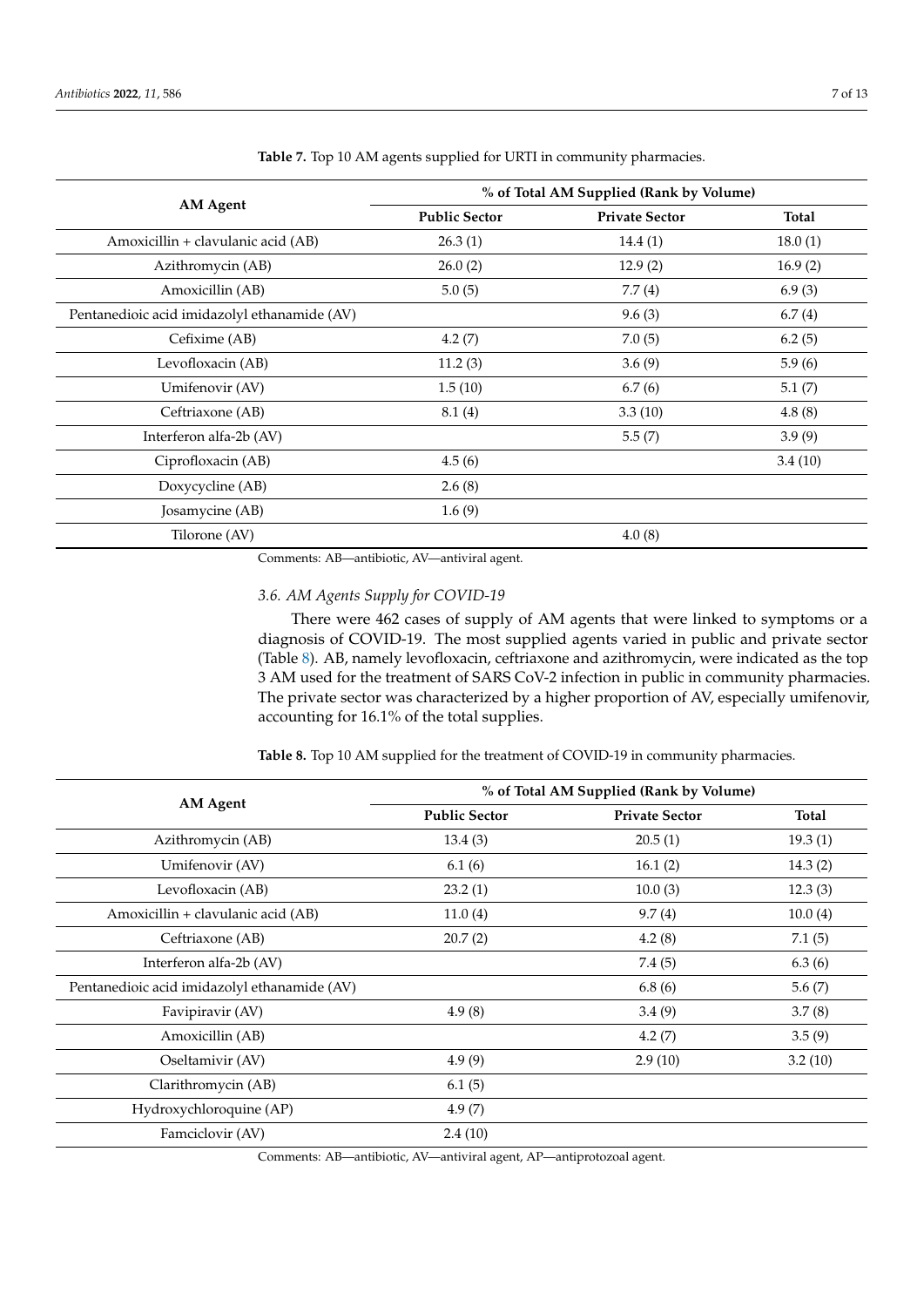# *3.7. Supply of AM Agents according to the AWaRe Classification*

The proportion of supplies of the "Access", "Watch" and "Reserve" groups depending on location, age and sector is presented in Table [9.](#page-7-0) In general, the proportion of the "Reserve" group was relatively small across the population. Azithromycin, fluoroquinolones (levofloxacin, ciprofloxacin) and third-generation cephalosporins (cefixime, ceftriaxone) have made the most significant contribution to the "Watch" group AM supplies. The highest rate of the "Watch" group was detected in children less than 5 years old and in Smolensk.

<span id="page-7-0"></span>**Table 9.** Supplies according to the AWaRe classification, % of total supplies.

|                    | <b>Access</b> | Watch    | <b>Reserve</b> |
|--------------------|---------------|----------|----------------|
| Location           |               |          |                |
| Moscow             | 36.9%         | 63.1%    | 0.8%           |
| Saratov            | 43.4%         | 56.6%    | 4.0%           |
| Yaroslavl          | 33.2%         | 66.8%    | 1.0%           |
| Smolensk           | 26.2%         | 73.8%    | 1.1%           |
| Yakutsk            | 50.7%         | 49.3%    | 1.4%           |
| Age                |               |          |                |
| <5 years of age    | 31.8%         | 68.2%    | $0.0\%$        |
| 5-12 years         | 47.8%         | 52.2%    | $0.0\%$        |
| $13-18$ years      | 48.7%         | 51.3%    | $0.0\%$        |
| $19 - 35$ years    | 41.2%         | 58.8%    | 2.3%           |
| 36-60 years        | 36.6%         | 63.4%    | 2.3%           |
| >60 years          | 38.3%         | 61.7%    | 0.8%           |
| <b>Sector</b>      |               |          |                |
| Private pharmacies | 38.4%         | 61.6%    | 2.5%           |
| Public pharmacies  | 38.0%         | $62.0\%$ | 1.0%           |

#### **4. Discussion**

COVID-19 has had a huge impact on health care systems in general and outpatient settings in particular. As for AB use, two opposite trends have been reported during the pandemic. Knight BD et al. demonstrated a reduction in community AB dispensing by 26.5% in Canada for the first 8 months of the COVID-19 compared with the pre-pandemic period [\[16\]](#page-11-13). The latest report from the European Centre for Disease Prevention and Control has also shown a decrease in the total AB consumption between 2019 and 2020 in most EU/EEA countries, mainly in primary care [\[17\]](#page-11-14). On the contrary, a trend of growing AM consumption in Russia has been reported during the first spike of the COVID-19 pandemic [\[18\]](#page-11-15). From January to March of 2020, about 65 million packages of ABs were sold, i.e., sales increased by 13.5% as compared to the same period of the pre-pandemic year. We can speculate that the growth is related to the outbreak of COVID-19. Sulis G. et al. have shown a significant increase in AB sales, particularly azithromycin, during the peak phase of the first COVID-19 epidemic wave in India [\[19\]](#page-11-16).

This cross-sectional study aimed to evaluate the patterns of supply of AM agents in the community pharmacies of Moscow and four regional cities (Saratov, Smolensk, Yakutsk and Yaroslavl) of different parts of Russia, taking into account the possible impact of the pandemic. When the health care system is overwhelmed, it is expected that pharmacists often become the primary contact when patients seek medical care and, thus, can influence their behavior and patterns of drug usage [\[1–](#page-11-0)[3\]](#page-11-1). Information about 5270 encounters in 71 drug stores that resulted into AM supply was collected and analyzed. All pharmacies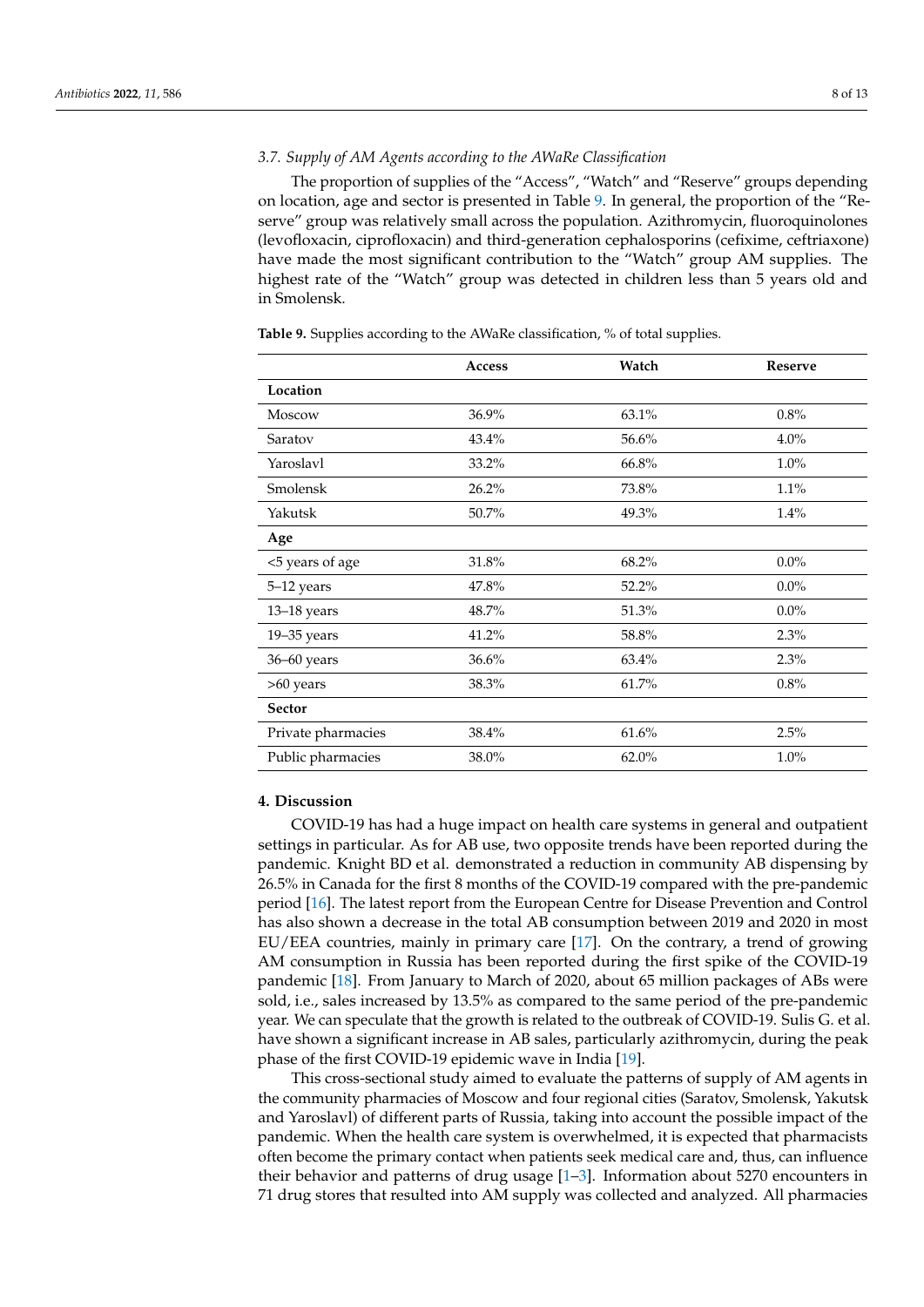except one were classified as urban; private pharmacies prevailed in the regional cities, whereas only public-sector pharmacies agreed to participate in the study in Moscow. The numbers of encounters with AM supplied included in the study varied from 496 in Yakutsk to 2150 in Saratov. This may relate to the size of pharmacies in the different cities.

There were more female customers in all cities of the study, with the majority of AM purchases made by individuals between the ages of 36–60 years. Almost all reported encounters resulted in supply of one AM agent; overall, 70.5% of encounters involved the presentation of a prescription when acquiring medications. Interestingly, the presentation of a prescription varied from 40.5% of encounters in Yakutsk to 99.1% in Moscow. Perhaps such a high rate of prescription-based purchases in Moscow is due to the higher compliance with the state regulations of AM sales in public pharmacies. Despite enforced regulations in Russia, self-medication and purchase of AB without prescription remains common practice in private drug stores (both chain and independent) even during the COVID-19 pandemic. High rates of self-medication with systemic AB and OTC purchase of them across the country have been reported previously in different studies [\[10,](#page-11-7)[20–](#page-11-17)[22\]](#page-12-0).

The majority of supplied AM were in oral formulation; the supply of parenteral agents was more common among adults over 60 years old (data not shown). Sales of parenteral formulations were slightly higher in Smolensk as compared to the other cities of the study.

Overall, AB for systemic use was the most commonly supplied group of AM agents in all age groups and all regions. The proportion of AV varied from 27.4% to 38.4% of encounters in the regional cities but was lower in Moscow (11.9%). The exact reason for these differences is unknown, but we can assume this might be due to the participation of only state Moscow pharmacies in the study. All systemic ABs are prescription drugs, while, on the contrary, most AVs, such as umifenovir, belong to the OTC group. It is possible that a patient with a prescription prone to go to the state pharmacy to buy ABs, and on the contrary one will prefer a private pharmacy when AV drugs are needed.

Among Abs, the highest overall rate was seen for macrolides, followed by combinations of penicillins with beta-lactamase inhibitors, such as amoxicillin with clavulanic acid, and fluoroquinolones. Some features have been identified in the supply of AM agents inside different age groups. As an example, it has been shown that macrolides and penicillins were more commonly purchased for children. Along with this, the proportion of fluoroquinolones reached the highest level among patients over 35 years old. These peculiarities can be associated with age restrictions for the use of certain AB classes, such as quinolones and tetracyclines in children. In adults over 60 years old, increased proportion of parenteral third-generation cephalosporins and quinolones and decreased rate of macrolides and penicillins usage was seen. It can be speculated that the difference in use of AM agents in different age groups is due to various reasons, as well as there being a difference in the etiology of infections associated with age and presence of certain comorbidities. Thus, age and comorbidities have an impact on the prescription of AB for outpatient treatment of community-acquired pneumonia in the guidelines [\[23](#page-12-1)[–25\]](#page-12-2). Another reason is the assumption of a possible age-related variability in the absorption of oral medications and compliance to oral treatment. In this case, elderly patients and the youngest children become the most vulnerable.

Among the most commonly prescribed AM agents the top 10 agents accounted for more than 52% of supplies. Interestingly, the list of most commonly purchased drugs varied across cities. Thus, only two drugs—amoxicillin with clavulanic acid and azithromycin were in the top 10 for all five cities of the study. It is possible that the discrepancies relate to different indications for the purchase of AM; however, we cannot also exclude the variable practice of AB usage for the same indication, which has been demonstrated in a previous study [\[11\]](#page-11-8).

It was unsurprising that URTI were the most commonly named indications for the supply of AM agents in community pharmacies (recorded in 37% of cases). Together with COVID-19 and influenza, the overall frequency for purchasing AM agents for "respiratory tract problems" accounted for 53.6% of drug supplies. These data are generally in line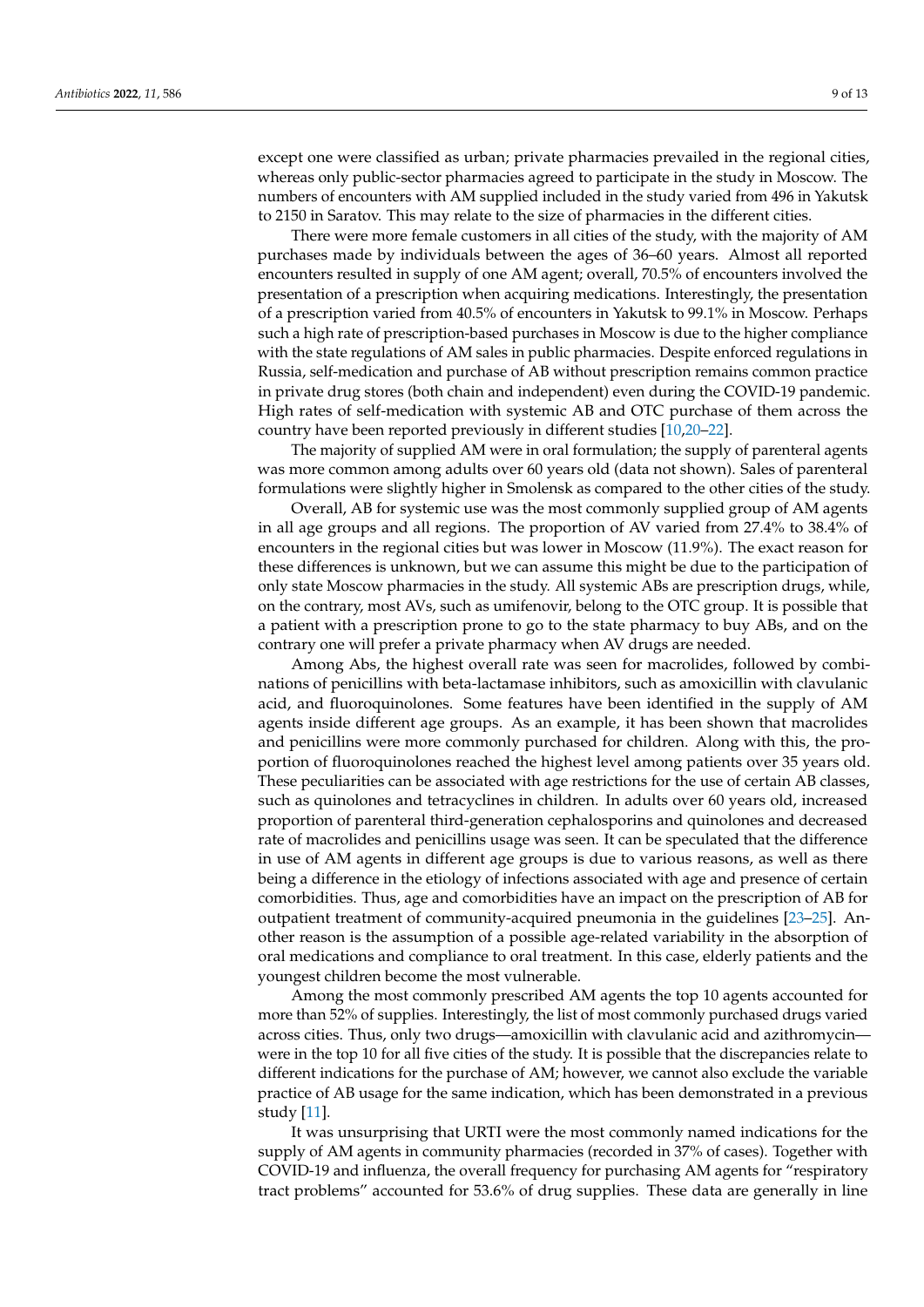with those found in similar studies. Belkina T. et al. evaluated the attitudes of community pharmacists regarding AB use and self-medication in the Saint-Petersburg and Leningrad region of Russia [\[22\]](#page-12-0). ABs were mostly used to self-treat upper and low respiratory tract infections (53.3% and 19.3%, respectively); other conditions were dental problems and urogenital infections.

Systemic ABs, namely amoxicillin with clavulanic acid, azithromycin, amoxicillin and AV pentanedioic acid imidazolyl ethanamide (known in Russia and some former USSR countries as ingavirin), were the leading agents for URTI treatment. The latter is used mostly for influenza and common cold of viral etiology in adults and children over 3 years old. In general, the most commonly prescribed ABs corresponded to the included in the national clinical guidelines for the treatment of community-acquired respiratory tract infections [\[23](#page-12-1)[,26](#page-12-3)[,27\]](#page-12-4). The appropriateness of prescribing ABs itself cannot be assessed due to the study design. Nevertheless, it should be emphasized that most acute URTIs are caused by viruses and, in principle, do not require systemic AB therapy. Moreover, it is worth mentioning that public pharmacies were characterized by much higher proportion of AB purchases and limited supplies of AVs. We can assume that since prescription-based purchases were much more likely in public pharmacies, patients with bacterial URTIs, where the prescription of ABs is justified, could predominate among them.

COVID-19 accounted for 8.4% of AM supplies. There were a variety of both AV and AB agents used; the top five in the ranking were azithromycin, umifenovir, levofloxacin, amoxicillin with clavulanic acid and ceftriaxone. Our results are consistent with a review published by Chedid M et al., where fluoroquinolones, ceftriaxone and azithromycin were the most frequently prescribed ABs in patients with confirmed SARS-CoV-2 infection [\[28\]](#page-12-5). It should be emphasized that the approach towards AB usage has changed after gaining new knowledge and experience in the treatment of novel coronavirus infection. Early studies on the presence of antiviral activity in some AMs, such as azithromycin and hydroxychloroquine, were not confirmed by the results of subsequent more robust studies [\[29\]](#page-12-6). According to the available reports, a bacterial and fungal coinfection in patients presenting with the COVID-19 appears to be low and much less than in the previous influenza pandemics [\[30,](#page-12-7)[31\]](#page-12-8). Thus, ABs should not be routinely prescribed in case of confirmed SARS-CoV-2 infection. This statement is in line with national guidelines for COVID-19 treatment updated on a regular basis [\[32\]](#page-12-9).

When analyzing the choice of antiviral drugs, it is necessary to take into account the fact that the data were collected before the launch of new AVs on the Russian market, such as remdesivir, molnupirovir and sotrovimab, which are now widely used for outpatients with SARS-CoV-2 infections across the world.

In order to assist in the development of tools for AM stewardship at local, national and global levels and to reduce antimicrobial resistance, the AWaRe classification of AM agents was proposed by WHO [\[14\]](#page-11-11). According to this classification, ABs are classified into different groups to emphasize the importance of their appropriate use. Our data show that the "Watch" group of AM agents reached, in our study, about 60% of supplies, conflicting recommendations that 60% of all consumed ABs must come from the "Access" group. A similar proportion was seen in the public and private sector, among different age groups, with a peak rate in the youngest children (68.2%). It is worth mentioning that the "Access" group agents supplies prevailed during the study period in Yakutsk only. Other cities, including Moscow, were in line with the general trend. Unfortunately, a high proportion of "Watch" and "Reserve" ABs was also seen in Russian hospital settings [\[33\]](#page-12-10). This emphasizes the need for a global review of antimicrobial stewardship and approaches towards AM usage aiming to contain antimicrobial resistance.

# **5. Strength and Limitations**

We recognize our study has some limitations. The relatively small number of sites means that there is a potential sample selection bias and this will limit the extrapolation of findings to the whole country. Participation in the study was voluntary, and therefore, it is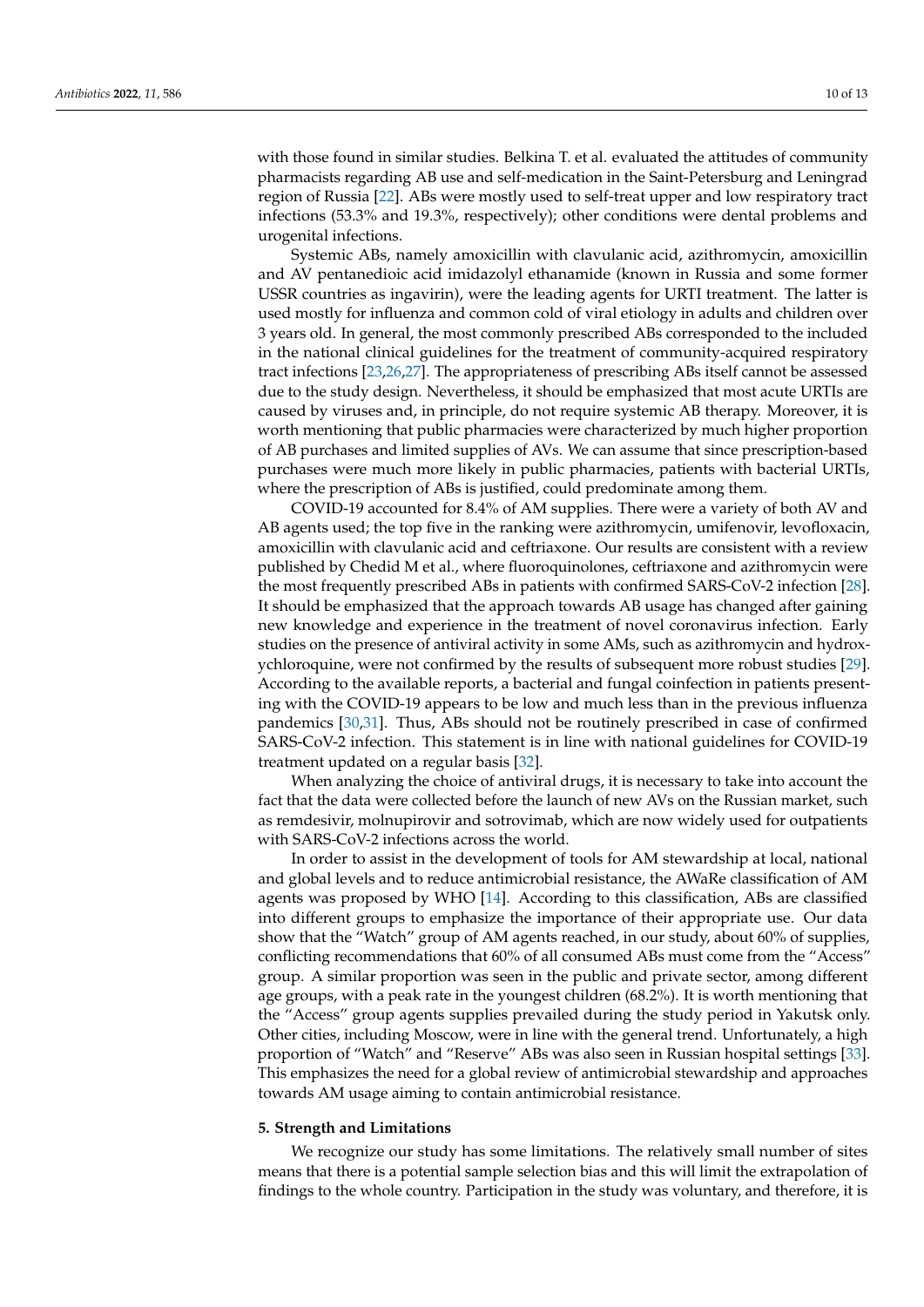possible that the most conscientious pharmacists and those complying with the legislation agreed to participate in the research. In Moscow, for not very clear reasons, commercial pharmacies refused to participate in the study and the sample was formed only from public sector pharmacies.

The research was based on the self-reported data, so validity cannot be guaranteed. However, reports of practicing pharmacists and a standard data collection tool should maximize the collection of valid and reliable data. Local study coordinators from the research group engaged to conduct the study undertook regular supervision of the pharmacists and reviewed the adequacy of the data collection.

Data on indication were based on pharmacists' or customers' assessment and were not verified by the review of prescriptions or medical records. This, to some extent, limited our ability to assess the appropriateness of the prescription and rationality of the choice of AM agents. In addition to this, 'other indications' accounted for 16% of supplies. Nevertheless, it demonstrates the patterns of AM supply in community pharmacies and the main reasons why patients present to the pharmacy for the purchase of AM agents, including self-medication. It also makes possible to assess the real practice of AB choice in the community and allows to make some comparisons with the national guidelines. From this point of view, the study may help to identify problematic supply and potential targets for pharmacy-based interventions to improve the community use of AM agents.

#### **6. Conclusions**

The study evaluated the practice of dispensing AM agents by community pharmacies, and thus, highlighted the key patterns of supply during the first year of the COVID-19 pandemic in Russia. In the context of limited electronic medical records and high prevalence of self-medication, this tool helps to understand how AM agents are used in real practice among outpatients.

In general, a high rate of drug dispensing with no prescription by private pharmacies and unacceptably high proportion of "Watch" and "Reserve" groups of AB was revealed in most cities of the study. It is important to note that AB for systemic use remain the most common AM agents, whereas URTI are the main indication for their purchase. COVID-19 infection itself was responsible for small proportion of AM agents supply, but systemic AB accounted for more than half of the supplies, with azithromycin being the leading AM agent for this indication.

**Supplementary Materials:** The following are available online at [https://www.mdpi.com/article/10](https://www.mdpi.com/article/10.3390/antibiotics11050586/s1) [.3390/antibiotics11050586/s1,](https://www.mdpi.com/article/10.3390/antibiotics11050586/s1) Table S1: Most common AM agents supplied to different age groups, n (%) of total supplies.

**Author Contributions:** Conceptualization, S.R.; methodology, S.R. and A.K. (Anastasiya Kurkova); investigation, A.K. (Anastasiya Kurkova), A.K. (Aleksandr Khokhlov), U.P., S.P., O.R., M.Z. and the Russian Working Group of the Project; writing—original draft preparation, S.R., A.K. (Anastasiya Kurkova) and I.P.; writing—review and editing, S.R. and R.K. All authors have read and agreed to the published version of the manuscript.

**Funding:** The WHO Regional Office for Europe funded the study. This provided resources to cover costs for study coordinators, data collection by pharmacists, reimbursement for costs associated with data analysis and report writing.

**Institutional Review Board Statement:** The study was conducted in accordance with the Declaration of Helsinki, and approved by the Independent Ethics Committee of Smolensk State Medical University of the Ministry of Health of the Russian Federation: Protocol #228 (05 October 2020) and Protocol #229 (19 November 2020).

**Informed Consent Statement:** Informed consent was obtained for each participating pharmacy and each pharmacist involved in the study.

**Data Availability Statement:** The data that support the findings of this study are available from the corresponding author (S.R.) on special request.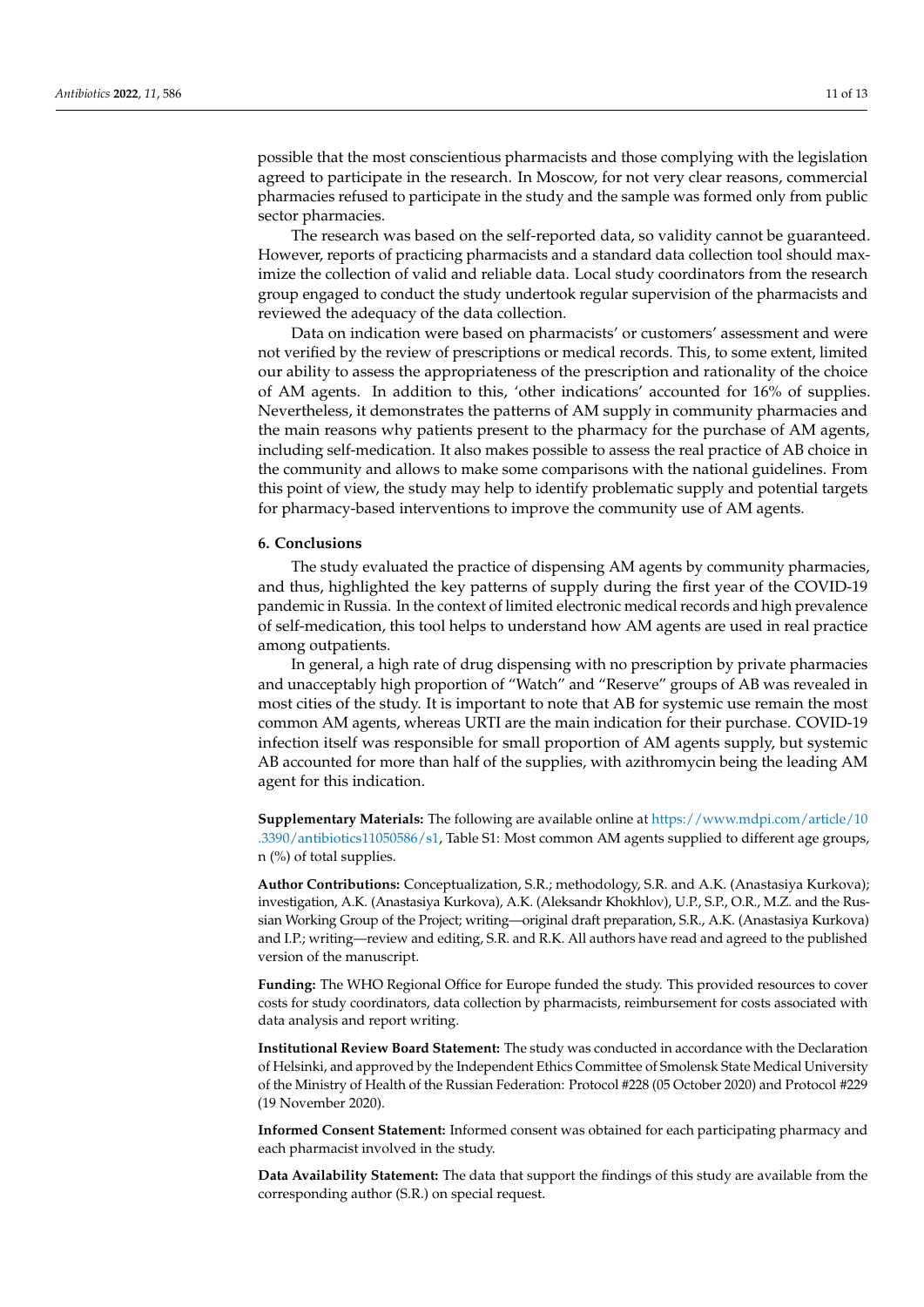**Acknowledgments:** We would like to thank all pharmacists that took part in the study and the Interregional Association for Clinical Microbiology and Antimicrobial Chemotherapy Antimicrobial Chemotherapy (IACMAC) for their cooperation and support.

**Conflicts of Interest:** The authors declare no conflict of interest.

#### **References**

- <span id="page-11-0"></span>1. Watson, K.E.; Schindel, T.J.; Barsoum, M.E.; Kung, J.Y. COVID the Catalyst for Evolving Professional Role Identity? A Scoping Review of Global Pharmacists' Roles and Services as a Response to the COVID-19 Pandemic. *Pharmacy* **2021**, *9*, 99. [\[CrossRef\]](http://doi.org/10.3390/pharmacy9020099)
- 2. Goff, D.A.; Ashiru-Oredope, D.; Cairns, K.A.; Eljaaly, K.; Gauthier, T.P.; Langford, B.J.; Mahmoud, S.F.; Messina, A.P.; Michael, U.C.; Saad, T.; et al. Global contributions of pharmacists during the COVID-19 pandemic. *J. Am. Coll. Clin. Pharm.* **2020**, *3*, 1480–1492. [\[CrossRef\]](http://doi.org/10.1002/jac5.1329) [\[PubMed\]](http://www.ncbi.nlm.nih.gov/pubmed/33043280)
- <span id="page-11-1"></span>3. Strand, M.A.; Bratberg, J.; Eukel, H.; Hardy, M.; Williams, C. Community Pharmacists' Contributions to Disease Management During the COVID-19 Pandemic. *Prev. Chronic Dis.* **2020**, *17*, E69. [\[CrossRef\]](http://doi.org/10.5888/pcd17.200317) [\[PubMed\]](http://www.ncbi.nlm.nih.gov/pubmed/32701431)
- <span id="page-11-2"></span>4. Rawson, T.M.; Moore, L.S.P.; Zhu, N.; Ranganathan, N.; Skolimowska, K.; Gilchrist, M.; Cooke, G.; Holmes, A. Bacterial and fungal co-infection in individuals with coronavirus: A rapid review to support COVID-19 antimicrobial prescribing. *Clin. Infect. Dis.* **2020**, *71*, 2459–2468. [\[PubMed\]](http://www.ncbi.nlm.nih.gov/pubmed/32358954)
- 5. Wang, L.; Amin, A.K.; Khanna, P.; Aali, A.; McGregor, A.; Bassett, P.; Rao, G.G. An observational cohort study of bacterial co-infection and implications for empirical antibiotic therapy in patients presenting with COVID-19 to hospitals in North West London. *J. Antimicrob. Chemother.* **2021**, *7*, 796–803. [\[CrossRef\]](http://doi.org/10.1093/jac/dkaa475)
- <span id="page-11-3"></span>6. Du, Y.; Tu, L.; Zhu, P.; Mu, M.; Wang, R.; Yang, P.; Wang, X.; Hu, C.; Ping, R.; Hu, P.; et al. Clinical features of 85 fatal cases of COVID-19 from Wuhan: A retrospective observational study. *Am. J. Respir. Crit. Care Med.* **2020**, *201*, 1372–1379. [\[CrossRef\]](http://doi.org/10.1164/rccm.202003-0543OC)
- <span id="page-11-4"></span>7. Gautret, P.; Lagier, J.C.; Parola, P.; Hoang, V.T.; Meddeb, L.; Mailhe, M.; Doudier, B.; Courjon, J.; Giordanengo, V.; Vieira, V.E.; et al. Hydroxychloroquine and azithromycin as a treatment of COVID-19: Results of an open-label non-randomized clinical trial. *Int. J. Antimicrob. Agents* **2020**, *56*, 105949. [\[CrossRef\]](http://doi.org/10.1016/j.ijantimicag.2020.105949)
- <span id="page-11-5"></span>8. Bardy, T.; Pintado, V.; Gomez-Rojo, M.; Escudero-Sanchez, R.; Lopez, A.A.; Diez-Remesal, Y.; Castro, M.N.; Ruiz-Garbajosa, P.; Pestina, D. Nosocomial infections associated to COVID-19 in the intensive care unit: Clinical characteristics and outcome. *Eur. J. Clin. Microbiol. Infect. Dis.* **2021**, *40*, 495–502. [\[CrossRef\]](http://doi.org/10.1007/s10096-020-04142-w)
- <span id="page-11-6"></span>9. Pipa, M.; Galli, L.; Poli, A.; Oltolini, C.; Spagnuolo, V.; Mastangelo, A.; Muccini, C.; Monti, G.; De Luca, G.; Landoni, G.; et al. Secondary infections in patients hospitalized with COVID-19: Incidence and predictive factors. *Clin. Microbiol. Infect.* **2021**, *27*, 451–457.
- <span id="page-11-7"></span>10. Kaae, S.; Ghazaryan, L.; Pagava, K.; Korinteli, I.; Makalkina, L.; Zhetimkarinova, G.; Khambayeva, A.; Tentiuc, E.; Ratchina, S.; Zakharenkov, P.; et al. The antibiotic knowledge, attitudes and behaviors of patients, doctors and pharmacists in the WHO Eastern European region—A qualitative, comparative analysis of the culture of antibiotic use in Armenia, Georgia, Kazakhstan, Moldova, Russia and Tajikistan. *Res. Soc. Adm. Pharm.* **2020**, *16*, 238–248. [\[CrossRef\]](http://doi.org/10.1016/j.sapharm.2019.05.014)
- <span id="page-11-8"></span>11. Rachina, S.A.; Kozlov, R.S.; Tatochenko, V.K.; Zharkova, L.P.; Dudnikova, E.V.; Sakulina, I.B.; Maltsev, S.V.; Spichak, T.V.; Seroklinov, B.N.; Chirkova, O.I.; et al. The practice of treating respiratory diseases in children in outpatient clinics: Results of a multicenter pharmacoepidemiological study. *Clin. Pharmacol. Ther.* **2016**, *25*, 20–27.
- <span id="page-11-9"></span>12. World Health Organization. How to Investigate Drug Use in Health Facilities: Selected Drug Use Indicators. Available online: <https://apps.who.int/iris/handle/10665/60519> (accessed on 1 April 2022).
- <span id="page-11-10"></span>13. World Health Organization. Measuring Medicine Prices, Availability, Affordability and Price Components. Available online: [https://www.who.int/medicines/areas/access/OMS\\_Medicine\\_prices.pdf](https://www.who.int/medicines/areas/access/OMS_Medicine_prices.pdf) (accessed on 1 April 2022).
- <span id="page-11-11"></span>14. World Health Organization. AWaRe Classification Antibiotics. Available online: [https://www.who.int/news/item/01-10-2019](https://www.who.int/news/item/01-10-2019-who-releases-the-2019-aware-classification-antibiotics) [-who-releases-the-2019-aware-classification-antibiotics](https://www.who.int/news/item/01-10-2019-who-releases-the-2019-aware-classification-antibiotics) (accessed on 1 April 2022).
- <span id="page-11-12"></span>15. Sharland, M.; Ganda, S.; Huttner, B.; Moja, L.; Pulcini, C.; Zeng, M.; Mendelson, M.; Cappello, B.; Cooke, G.; Magrini, N.; et al. Encouraging AWaRe-ness and discouraging inappropriate antibiotic use-the new 2019 Essential Medicines List becomes a global antibiotic stewardship tool. *Lancet Infect. Dis.* **2019**, *19*, 1278–1280. [\[CrossRef\]](http://doi.org/10.1016/S1473-3099(19)30532-8)
- <span id="page-11-13"></span>16. Knight, B.D.; Shurgold, J.; Smith, G.; MacFadden, D.A.; Schwartz, K.L.; Daneman, N.; Tropper, D.G.; Brooks, J. The impact of COVID-19 on community antibiotic use in Canada: An ecological study. *Clin. Microbiol. Infect.* **2022**, *28*, 426–432. [\[CrossRef\]](http://doi.org/10.1016/j.cmi.2021.10.013)
- <span id="page-11-14"></span>17. Antimicrobial Consumption in the EU/EEA (ESAC-Net)—Annual Epidemiological Report for 2020. Available online: [https:](https://www.ecdc.europa.eu/en/publications-data/surveillance-antimicrobial-consumption-europe-2020) [//www.ecdc.europa.eu/en/publications-data/surveillance-antimicrobial-consumption-europe-2020](https://www.ecdc.europa.eu/en/publications-data/surveillance-antimicrobial-consumption-europe-2020) (accessed on 1 April 2022).
- <span id="page-11-15"></span>18. DSM Group Report. Available online: <https://ura.news/news/1052434031> (accessed on 1 April 2022).
- <span id="page-11-16"></span>19. Sulis, G.; Batomen, B.; Kotwani, A.; Pai, M.; Gandra, S. Sales of antibiotics and hydroxychloroquine in India during the COVID-19 epidemic: An interrupted time series analysis. *PLoS Med.* **2021**, *18*, e1003682. [\[CrossRef\]](http://doi.org/10.1371/journal.pmed.1003682)
- <span id="page-11-17"></span>20. Titkov, D.; Kaae, S.; Nørgaard, L.S.; Cantarero, L.A.; Jacobsen, R.; Almarsdóttir, A.B.; Sporrong, S.K.; Rachina, S.A.; Zholud, V.; Basha, T.; et al. Behaviours and practices towards antibiotic use in northwest Russia. In Proceedings of the 31st ECCMID, Vienna, Austria, 9–12 July 2021. Abstract#00914.
- 21. Andreeva, I.V.; Rachina, S.A.; Petrochenkova, N.A.; Galkin, D.V.; Gorenkova, E.V.; Stratchounski, L.S. Self-purchasing of antimicrobial agents by Russian towns-people: Results of multifield study. *Clin. Parmacol. Ther.* **2002**, *3*, 15–26.